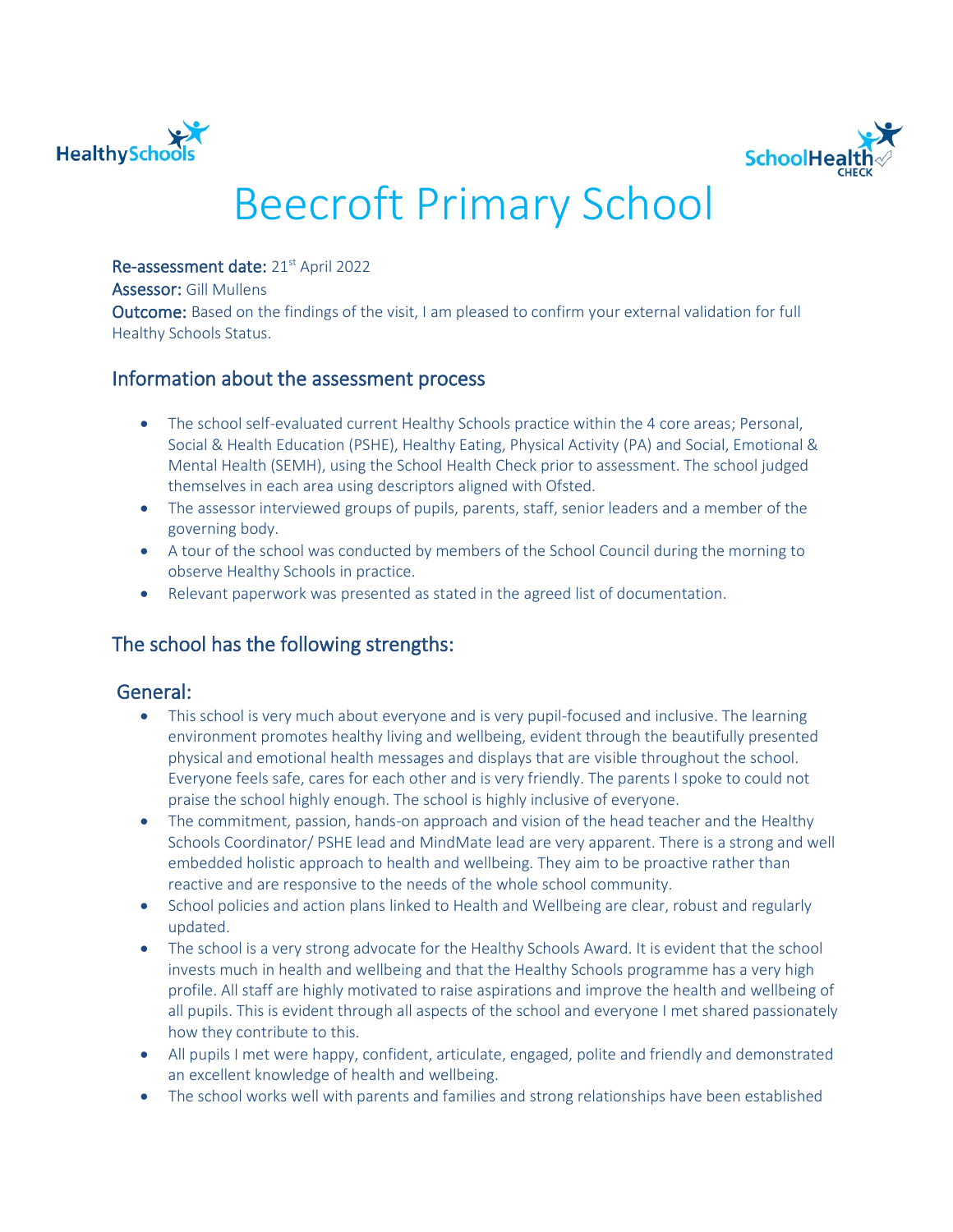with families and with the community as a whole. Parents all commented on the excellent communication from school and the accessibility to staff, when needed. They were overwhelming in their praise of what the staff do and how they, as families, are supported.

### Personal, Social, Health Education (PSHE):

- PSHE has an excellent profile in the school. It has designated time in the curriculum and is delivered to all pupils.
- All pupils were proud of their PSHE work and could talk confidently about the topics they had covered, why PSHE was important and how they are applying it to their daily lives.
- PSHE is taught within a broad and thorough wider curriculum, which includes work on British Values, Character Education, Spiritual, Moral, Social and Cultural Education and work around social and emotional health. It is strongly linked to SEMH and MindMate and also to topic work and literacy. PSHE linked texts are used across the curriculum and links to PSHE are made wherever possible.
- Whole school assemblies reinforce PSHE themes and any local or current issues are covered both in assemblies and in class.
- All staff are aware ofpupils' needs. The school completes the My Health, My School survey and uses the data to inform practice and planning. All staff are engaged and feel confident to deliver the curriculum, including sensitive topics such as puberty, stigma and discrimination and mental health.
- Parents trust staff's delivery of PSHE. There is great trust between school and the parents and parents know that staff do their best for all pupils in the school.

## Social, Emotional and Mental Health:

- There is a strong whole school holistic approach to social and emotional health and emotional wellbeing which is well led and managed by the head teacher and MindMate lead.
- The Head teacher is open and supportive of staff which creates a healthy environment for staff and pupils alike. A safe and calm learning environment is apparent across the school.
- Pupils and parents feel they can approach any member of staff for support. Relationships within school are strong – pupil to pupil, staff to pupil, staff to staff.
- There are clear pathways and procedures in relation to supporting emotional health and wellbeing in school, about which the children and adults spoke confidently. Everyone is very clear about roles and responsibilities.
- There is a consistent whole school approach to behaviour. Pupils spoke positively about the colour points system and all pupils are given the chance to do well and are rewarded for their efforts.
- Pupils were very happy, polite, enthusiastic and emotionally literate. They wanted to show off the good things that happen in school and were proud to talk about their school.
- Developing emotional literacy has a high profile. Messages into the class worry boxes highlight any potential issues, which are dealt with there and then wherever possible. Pupils were keen to tell us that their teachers would notice if anyone looked sad or worried and that that would be picked up immediately.
- All pupils spoken to had a real sense of their own responsibility, not only to their learning but for their behaviour too. They are all keen to be excellent citizens and the best that they can be. Pupils were proud to present a PowerPoint to us about their healthy school during the visit.
- The school is already teaching the MindMate lessons and SEMH lessons are well embedded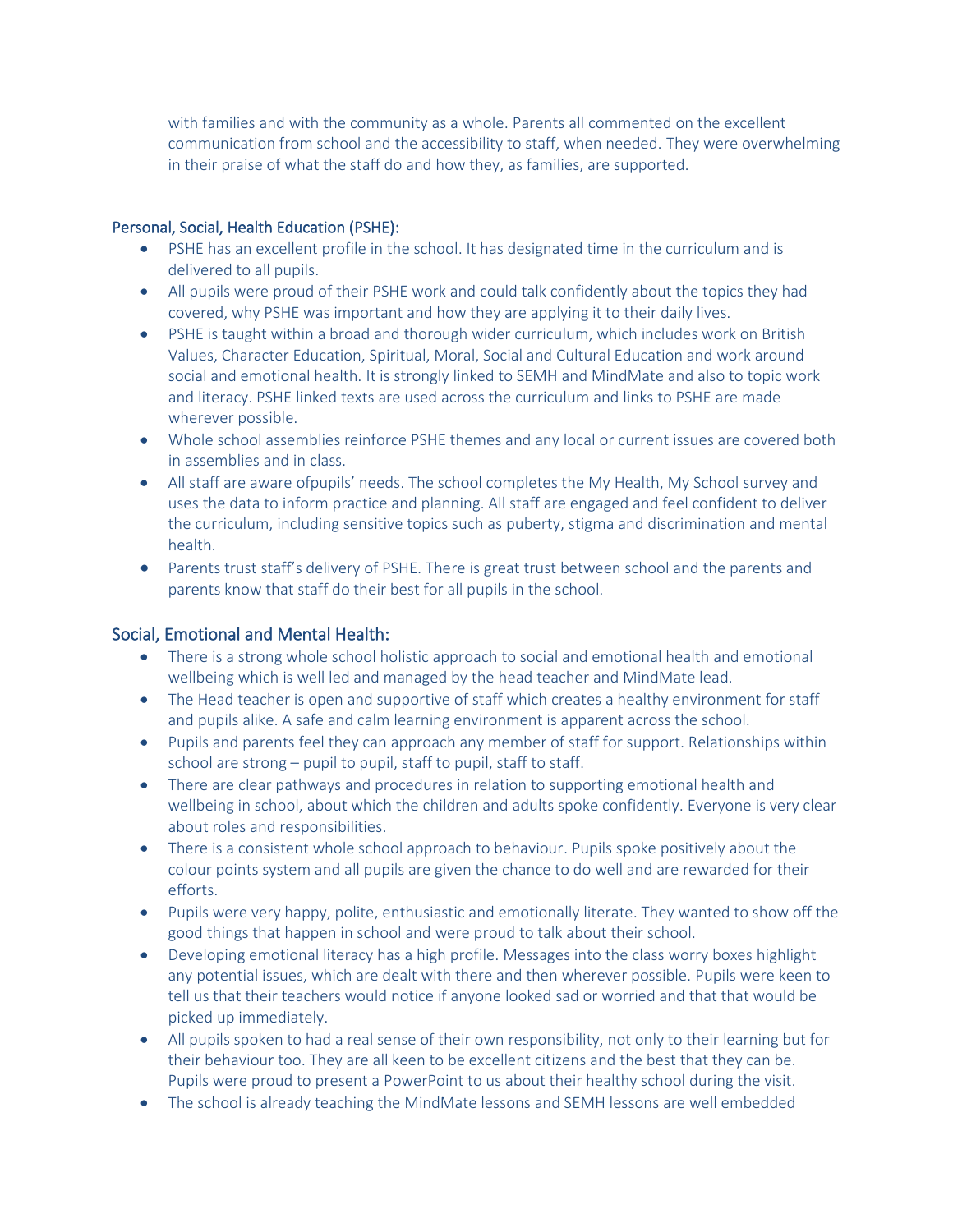within the PSHE curriculum. The PSHE/SEMH curriculum is extremely well led and managed by the PSHE and MindMate leads who work closely together.

- The half termly Wellbeing Days provide the pupils with experiences and activities linked to all four key health areas and the pupils love them!
- The ethos of the school is aspirational for all pupils who have many opportunities to experience extra-curricular activities, including residentials. All pupils in key stage 2 play a musical instrument of their choice and we enjoyed a short, musical concert on the day.
- Individual needs are very well met and all staff feel a shared responsibility for children in the school who may have additional needs. The Headteacher and Learning Mentor are keen that no child 'stands out' and work hard to ensure all pupils' needs are met -both practically and emotionally, not just academically.
- The Learning Mentor also works as attendance officer and there is a real focus on all pupils being in school. She will go and collect pupils from home, if appropriate, and works hard with parents to ensure full attendance from their children.
- The SENDCo has an excellent understanding of the needs for the pupils in her care and supports pupils on an individual level.
- The school engages with parents through a variety of mechanisms including invitations to assemblies for parents, workshops and newsletters.
- Parents could not praise the holistic SEMH provision enough. Parents felt comfortable approaching the school when they or their children were experiencing difficulties. They felt communication from school was excellent and there is real trust for the school amongst the parents.
- The School Council is well established and pupils think highly of the members and the impact their work has on the school. The After School Club also has a School Council canvassing pupils voice in relation to the after-school care.
- There are also Sports Leaders in place and there has been real investment in enhancing pupils' roles and responsibilities. Pupil voice, on a variety of subjects and issues, is regularly sought.
- Pupils reported feeling safe and confident to speak to any member of staff in school. All pupils felt safe at school. They stated that bullying is not an issue and that any situations are resolved immediately if they occur.
- Staff wellbeing is high. Staff feel cared for and appreciated. There is a strong team ethos.

## Physical Activity:

- Physical activity and PE are very well led and managed at school. PE has a high profile and the pupils are enthusiastic about the PE and physical activities offered to them.
- PE and PA policies are good and reflect school practice. The Sports Premium is well spent and managed and is sustainable going forward.
- The school has invested in recruiting a new PE teacher who will teach PE across the school and also support teacher's development in teaching PE to their classes, so ensuring the pupils have the best experience.
- The PE lead works hard to ensure all pupils participate in sport and physical activity. He regularly checks on the participation of different cohorts of pupils to make sure there is a fully inclusive offer. He will adapt timetables and make changes to allow all pupils to participate. For example, moving clubs from after school to lunchtime to ensure pupils attending mosque after school could still enjoy the extra-curricular offer.
- Pupil voice is strong and pupil views are regularly sought and acted upon in relation to PE and PA.
- There are Sports Leaders in place who support physical activity at break and lunchtimes. They are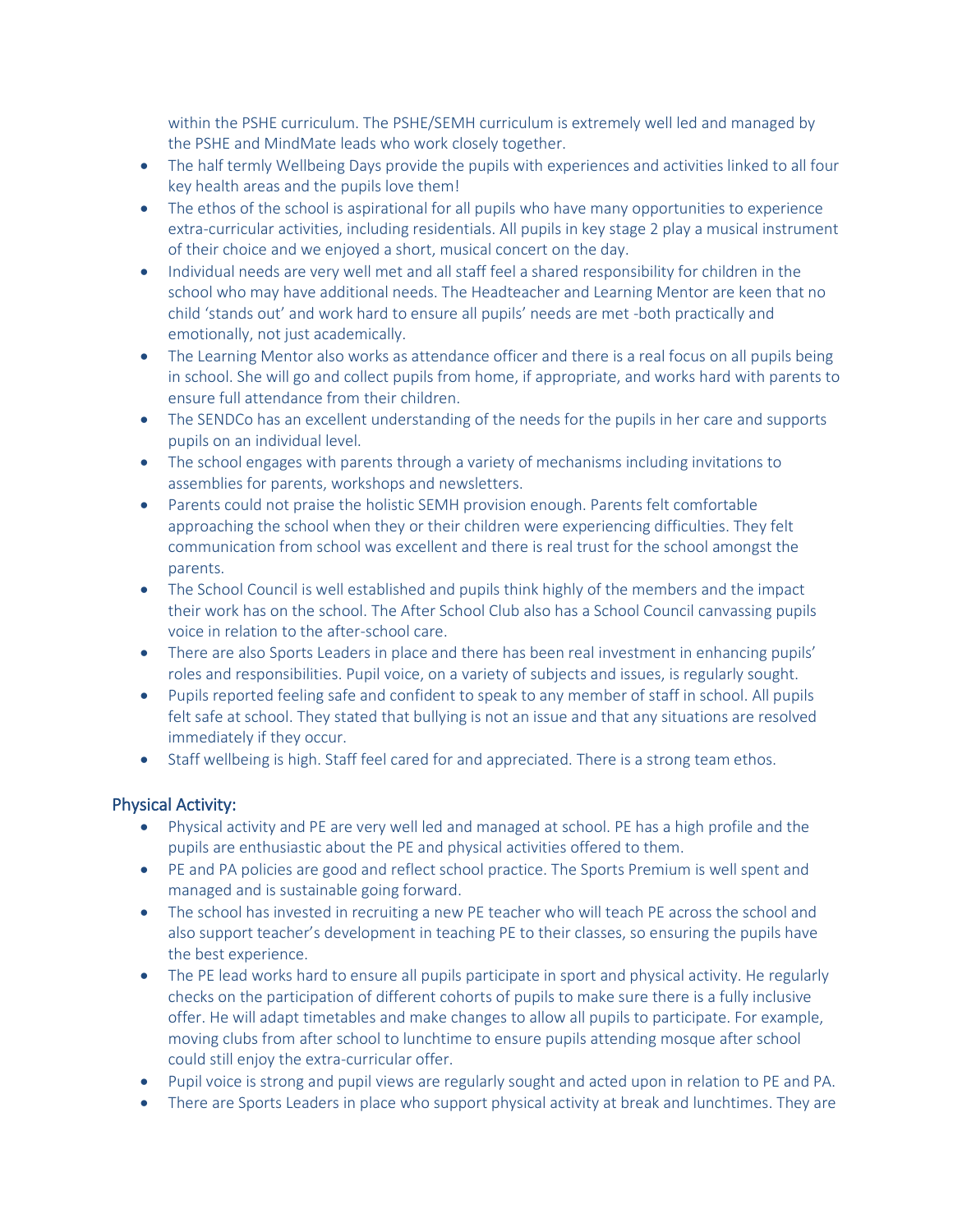enthusiastic about their roles and work hard to encourage younger pupils to participate in the activities on offer.

- Half termly challenges are very popular and the pupils we saw were really enjoying learning how to 'Skip into Summer.' Pupils are encouraged to improve on their own personal best in these activities.
- The playgrounds have lots of markings and equipment to encourage pupils to be active and the school has invested in a large climbing and activity area. All classes have time here.
- The school has paid for all pupils in year 6 to have extra swimming lessons this year so all pupils have the chance to achieve 25 metres in swimming.
- Girl's football is very popular and the girls we spoke to were very enthusiastic about this new offer.
- The school encourages sustainable travel, and although it is on a busy road, it has an agreement with a local rugby club to use their car park so parents can park and then walk their children to school on a safer route. There are scooter and bike racks for those pupils who wish to scooter or ride to school.

### Healthy Eating:

- There is a nurturing and sensitive approach to pupils needs in relation to food and healthy eating.
- There is a consistent approach to food and health throughout school from all staff. Healthy messages are interwoven through many aspects of school life.
- The school is responsive to the views of the pupils e.g. the suggestion box. The cook had only been at the school a short time and was able to provide practical examples of things she had changed as a result of pupil voice. Lunchtimes are pupil led, providing pupils autonomy to eat when they like and leave when finished.
- The cook Michelle is highly knowledgeable, passionate and cares about her role. She sees the pupils as the customers and goes above and beyond to make sure she delivers the best with her team.
- All kitchen staff and midday supervisors were approachable, friendly, warm and welcoming.
- There was a clam and orderly atmosphere in the dining hall. The pupils were well mannered and respectful to the staff, and each other.
- The lunch menu is varied and provides a choice of meals for different taste preferences. The school cook trials tasters of new dishes before they are introduced to the menu to improve familiarity and gain feedback.
- The school meals were balanced, compliant with the school food standards and cooked to a high standard. The food was well presented with a creative fruit/herb display at the serving hatch.
- Pupils who were spoken to all expressed positive views of the school meals.
- There were display examples of learning and work from the pupils evidencing their knowledge and understanding of healthy eating. This was also supported by verbal conversations with pupils.
- The food policy was very well written, very clear and supportive. Information is provided in a meaningful way to promote healthier choices. The policy takes you through the flow of the school day and, as a parent, reassures about when food is eaten or consumed and tells you what you need to know.
- The consistent approach to nutrition throughout school day continues into all aspects of school life e.g. fruit and veg at breaktimes, school trips and the birthday pencils!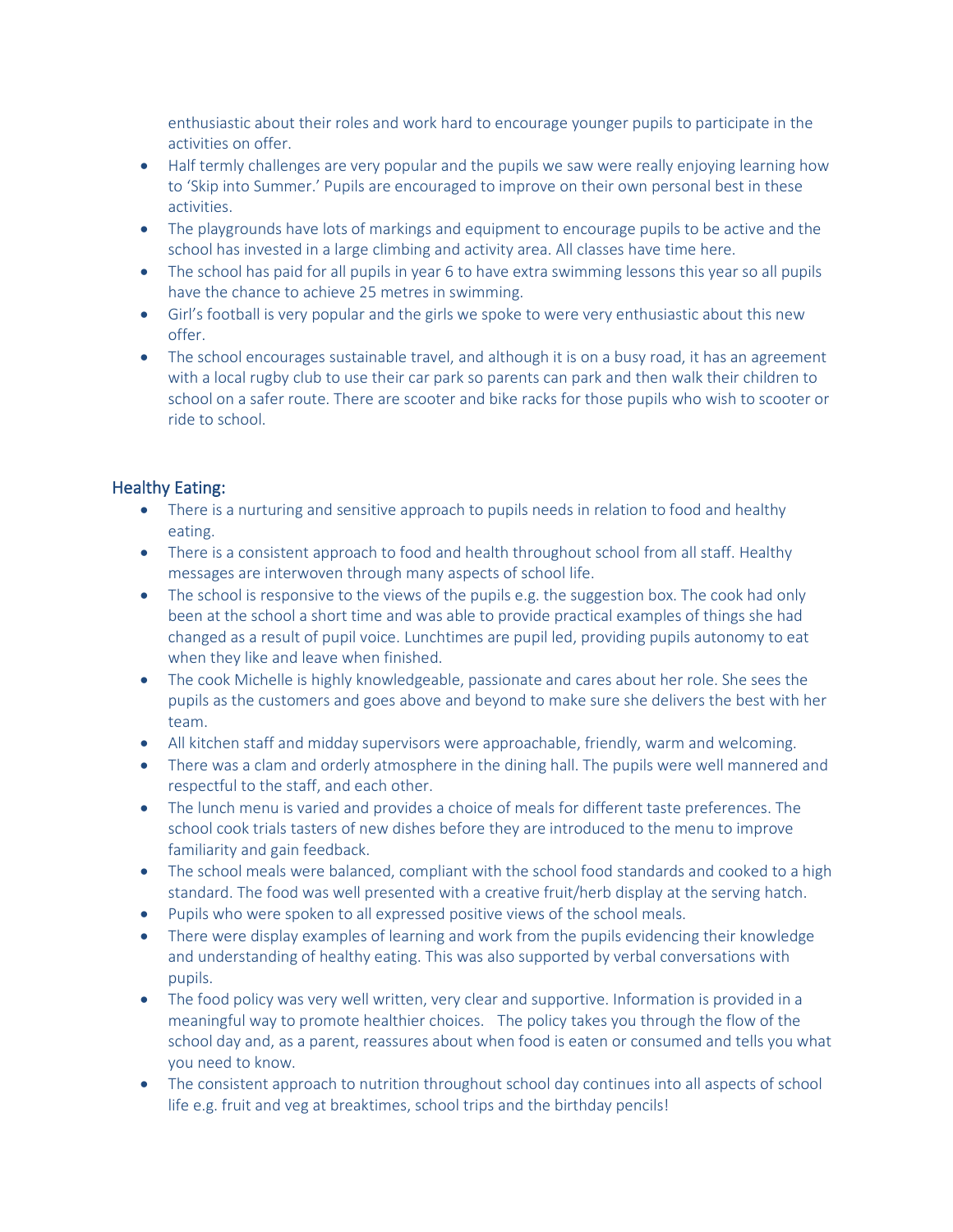- Cooking in the curriculum follows the British Nutrition Foundation, Food a Fact of Life Scheme of Work and provides progression of skills and knowledge. All pupils receive around 6 food education lessons per year as part of this.
- The food and feelings diary is an excellent example of how the school prioritises nutrition as an important part of school life, encouraging self-reflection on choices and making links with mental health and wellbeing.

## Areas for development

PSHE:

- To further develop and widen the parental consultation when next reviewing the Relationships and Sex Policy.
- To consider expanding the Year 6 RSE curriculum to include conception.
- To use the pre and post assessment sheets as part of evidence collecting and assessment in PSHE.

## Physical Activity:

• To check that all classes are being provided with a regular 2 hours of PE per week, as per the policy and timetable.

### Healthy Eating:

- To consider providing some low maintenance opportunities for pupils to grow food or herbs (e.g. in boxes, buckets or planters) which could be used in the school lunches, enhancing pupils knowledge of where food comes from and sustainability.
- To set up School Food Ambassadors to provide a regular platform where pupils can discuss school food and a team or pupils who can monitor school meals, help at lunchtime etc.
- To improve assessment methods for cooking in the curriculum and ensure teachers know which key skills and knowledge have been established on a pupil and class level.

## Quotes from the assessment visit

#### Pupils:

"I know about feelings. If you feel worried you could put it in the worry box and it would go away because someone would talk to you about it and you would feel better. "

"If you feel worried you tell someone, we have the Tell posters and you can tell parents or trusted adults."

"We have lessons to learn about feelings and learn about how to fix worries too. We like the Mindmate lessons. We have had a lesson about losing things."

"I like it here because there is no bullying. "

"My favourite thig about the school is the books and the lovely library. On Wednesdays we go to the library and we keep on choosing lots of books and it's exciting. "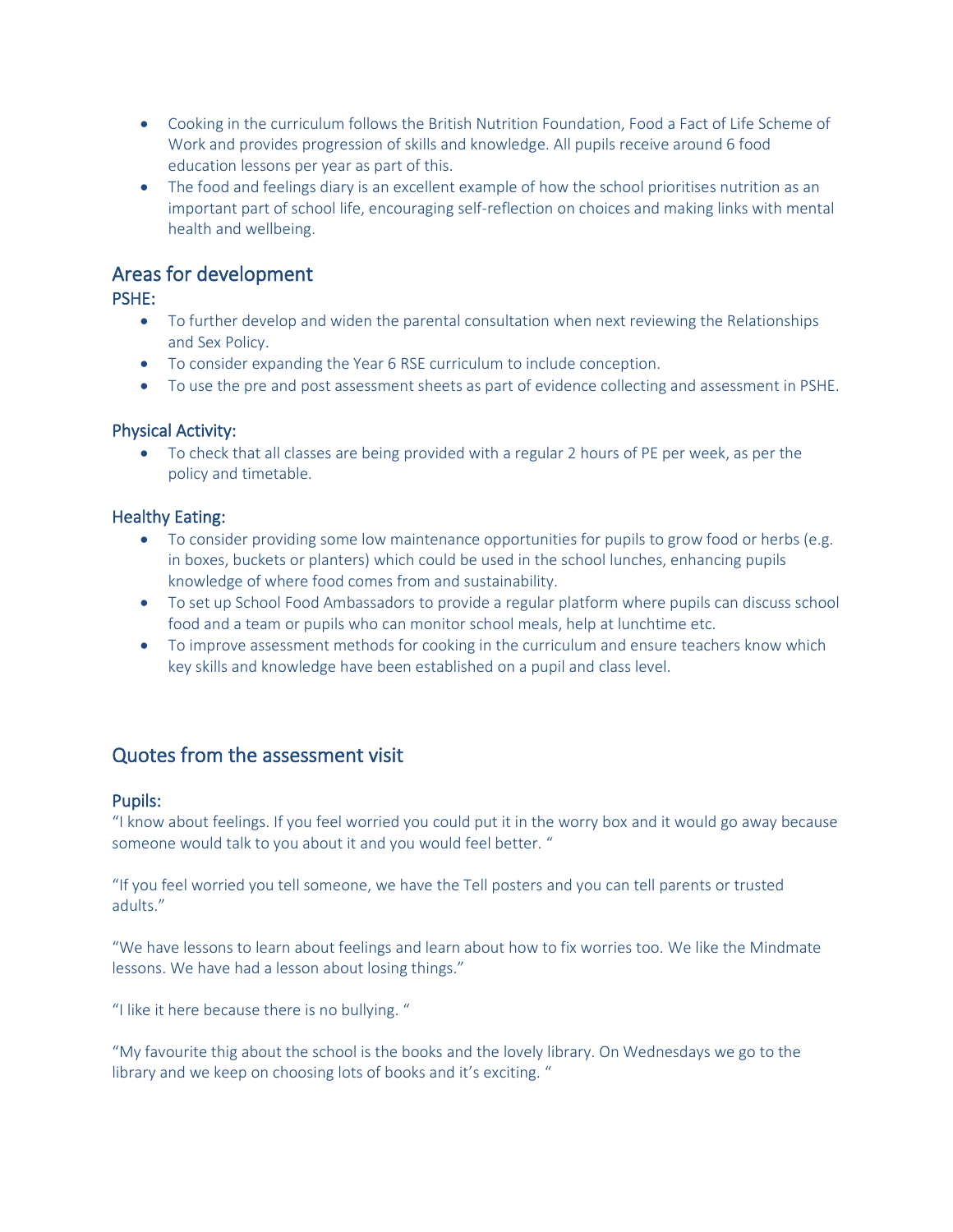"My favourite thing is that we have lots of teachers to support us. I think it's very safe here and I am lucky to come to this school."

"It's a really diverse school – nobody mistreats anyone for their religion or what they believe in."

"I like it here because we have lots of subjects and clubs you can choose from and they are all free which makes it even better. I like the Girl's Football Club."

"Everything is so clean and it's a great working environment., there are beautiful colours everywhere."

"Nobody here will be judged by their skin colour, gender or what they want to be. It's very fair here."

"We have got food and feelings diaries and we can record how healthy the food is and how food affects how we feel."

"You can put things in the Worry Box at any time. It is really private and the teachers all look in their worry boxes so they can help you."

"Every week we have a PSHE lesson. We have learnt about drugs and smoking in year 6. In year 6 we have been prepared well for our transfer to high school."

#### Staff:

"The teamwork is great, there is real comradery and we are always there to support each other."

"It is a very stable staff – we retain staff well and we also promote from within. The SLT are aspirational for staff as well as pupils."

"The Headteacher is really supportive I love working here and travel in from in York every day."

"Staff wellbeing is good. We all work so hard but we are well supported and the head teacher trusts us. We support each other and cover classes if they need covering."

"The leadership team are really aware that life happens and help us out when we have something to deal with outside of school."

"Our SEMH work is inclusive of everyone. Our ethos is making sure every child is happy and safe. We want the children to be proud of everything they achieve."

"We are all responsible for teaching and investing time into PSHE. it is part of our life and part of the ethos of the school. We all teach the MindMate lessons and You, Me PSHE. Every teacher teaches it as they are current with their children and know what issues are there and what might be coming up."

"It's all about the relationships. It's our job to build aspirations and confidence. We are all passionate teachers and so determined for the children to be the best that they can be."

"Staff go the extra mile here."